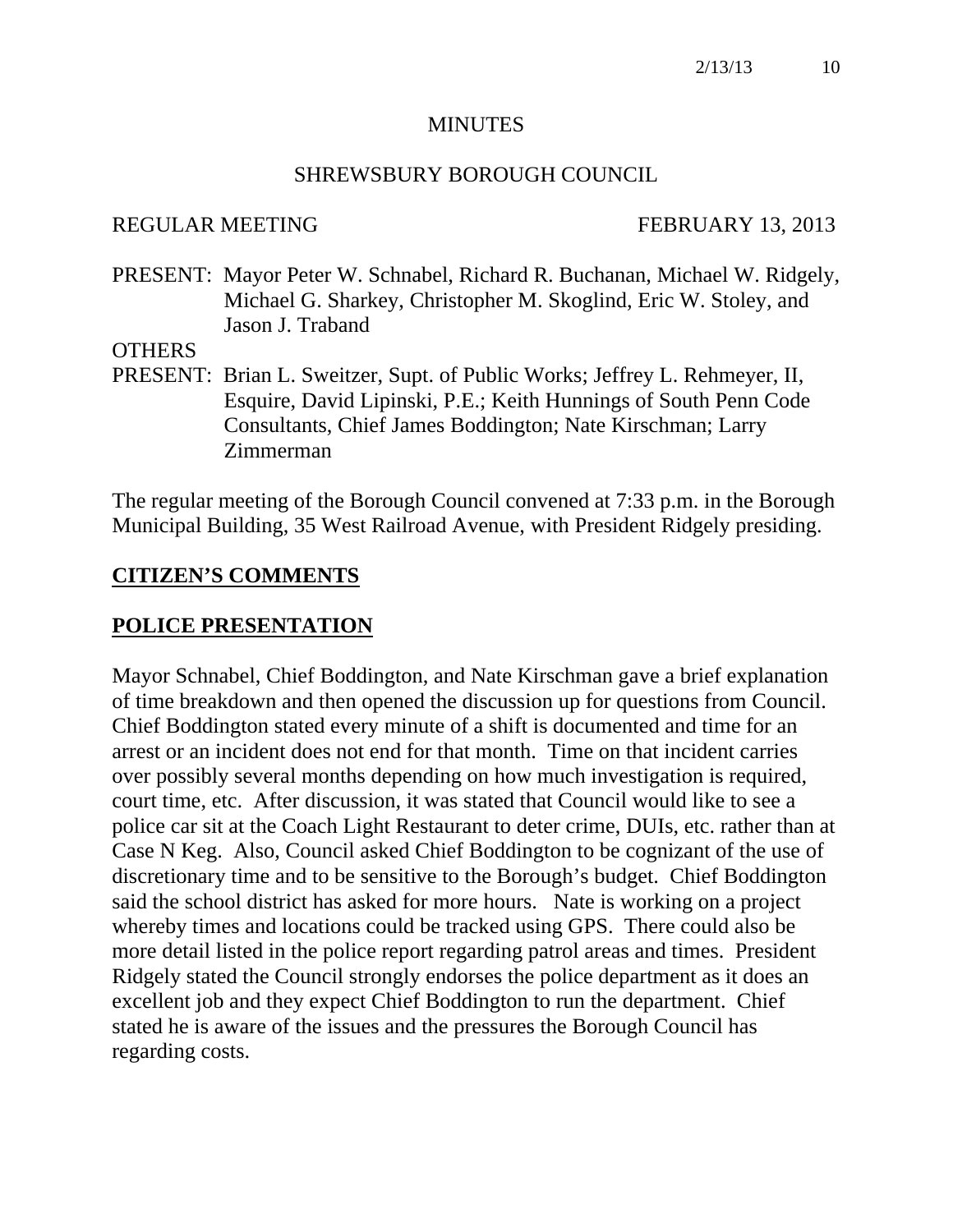# **APPROVAL OF MINUTES**

The minutes of the January 9, 2013, meeting were approved by unanimous consent by those who were at the meeting.

# **APPROVAL OF EXPENDITURES AND REPORT OF ACCOUNTS**

C. Skoglind moved to approve the December expenditures and report of accounts. M. Sharkey seconded. The motion carried with all in favor.

C. Skoglind moved to approve the January expenditures and report of accounts. R. Buchanan seconded. The motion carried with all in favor.

## **BILL LIST**

The bill list for January was presented: General account: check numbers 11491 thru 11539; Water account: check numbers 4890 thru 4905; Sewer account: check numbers 4575 thru 4590; Highway Aid: check number 861 and 862.

C. Skoglind moved to approve the January bill listing.

E. Stoley seconded. The motion carried with all in favor.

## **PAYROLL REGISTER**

C. Skoglind moved to approve the January 7 and 21 payroll registers. M. Sharkey seconded. The motion carried with all in favor.

## **SUBDIVISION AND LAND DEVELOPMENT BUSINESS**

#### Heathcote Glen II Plan

A letter was sent to Phil Robinson regarding the securing of a bond for public improvements and non-payment of fees for plan review. Mr. Robinson was to notify the Borough by this evening of his intent. There was no word from Phil and he was not at the meeting.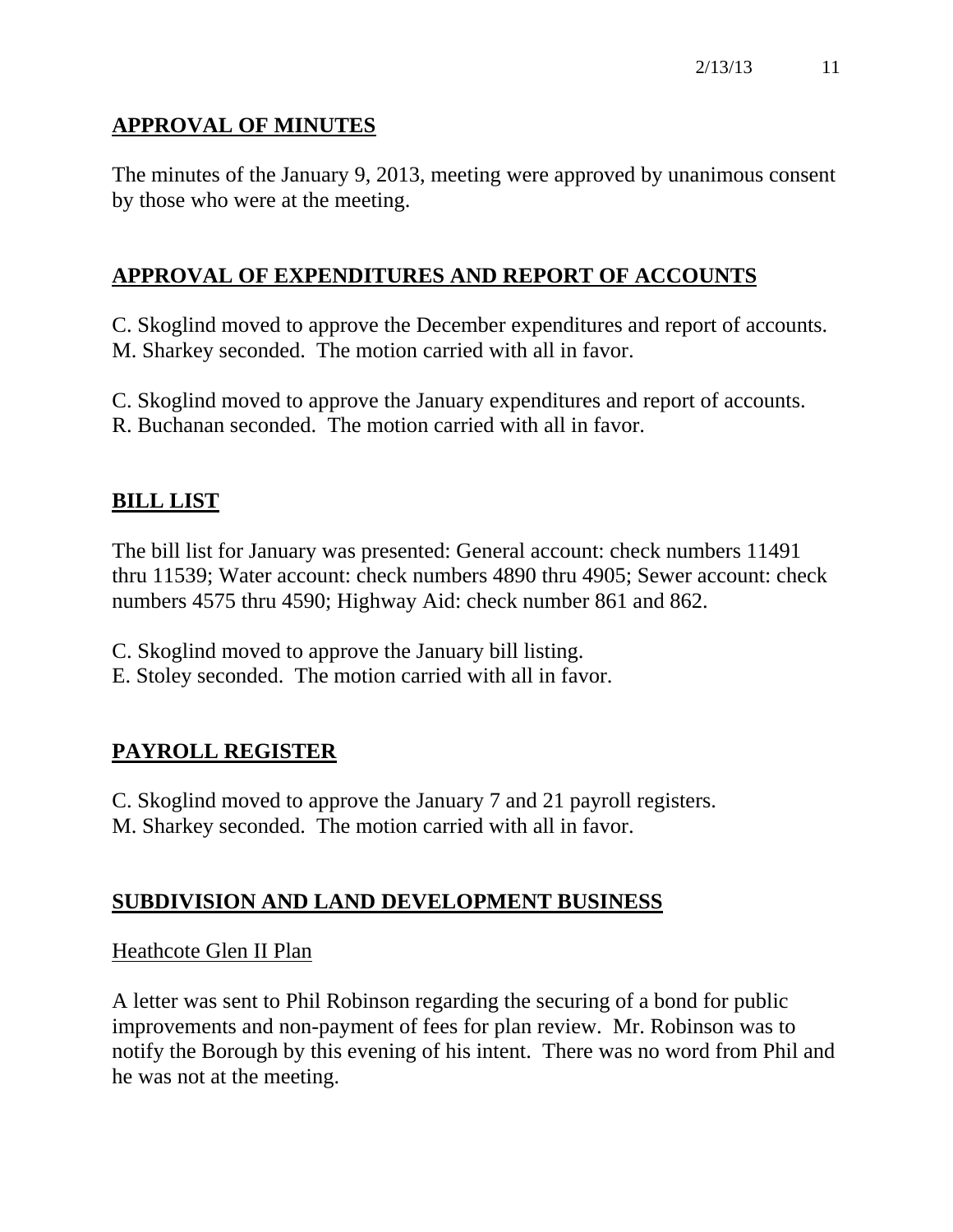Conditional approval was given on August 8, 2012, for the final subdivision plan. Conditions were the posting of a surety bond for the public improvements and payment of all fees. The amount of \$7,480.92 remains unpaid and there is no bond in place.

E. Stoley moved to rescind the conditional approval of the final plan for failure to meet the conditions.

M. Sharkey seconded. The motion carried with all in favor.

Sol. Rehmeyer will send a letter that the approval was rescinded and the process will need to be re-started but if the fees are paid and a bond is in place by the March meeting, Council may reconsider its decision.

## 21 South Hill Street Zoning Hearing

Special exception and variance applications were filed for an eight unit multifamily conversion for this property; the hearing is scheduled for March 14.

## **Southern Regional Police Department** – Richard R. Buchanan

Buck highlighted the December police report. Discussions with Stewartstown Borough are going well and the last meeting included representatives from Winterstown and Crossroads Boroughs as they contract time through Stewartstown Borough. If Stewartstown Borough decides to join Southern Regional, its four officers would become employees of Southern Regional, undergo testing, and be on a one year probation. The Peer to Peer study is finished and Council will receive copies. Glen Rock Borough stated it did not budget for the extra share of their portion of the police budget and as a result, all member municipalities will receive a credit in the amount of \$5,548.00 for 2013. The funds will be taken out of the police department's reserves.

## **Codes Enforcement** – Keith Hunnings

Five permits were issued in January. Keith had numerous calls regarding the Rutter's renovations. There is a section of fencing that is still moved to the side that Keith will discuss with the contractors. Keith has been in contact with the pizza shop owner and the manager of The Factory at 39 East Forrest Avenue regarding the temporary banners and flag that have been displayed. The items can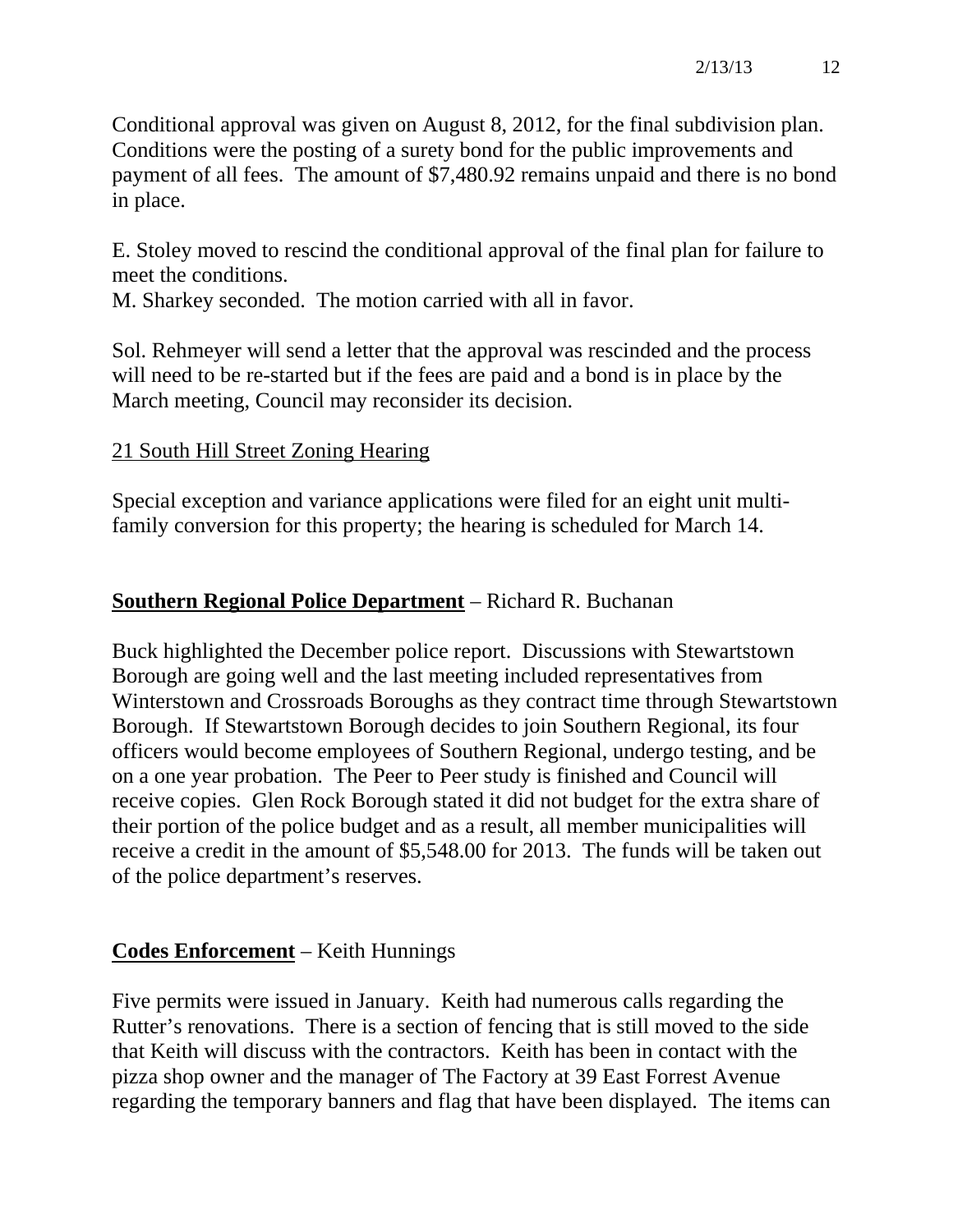remain on display but need to be kept under the awning that is attached to the building at 504 South Main Street. There is water service to the building at 430 South Main Street, but no meter has been installed. Keith reported no permits have been issued for occupancy.

## **Water & Sewer** – Richard R. Buchanan

#### EDU Agreement

Sol. Rehmeyer added language with regard to the reservation and purchase of additional capacity by PennDOT and it looks like they may be acceptable with the 15 EDU future purchase cap.

#### 154 South Main Street

The property owner does not believe the amounts of water billed for the third and fourth quarters passed through her meter. The average consumption up until the third quarter of 2012 was 10,000 gallons per quarter. They were billed for 29,400 gallons the third quarter and for 33,400 gallons for the fourth quarter. They are adamant their meter is faulty. The meter was switched out on January 14 and tested at The York Water Company and tested 100% at 65 gallons per minute. The property owner wants the bill adjusted. From when the meter was read for the fourth quarter billing on January 3 until the meter was removed for testing on January 14, 1,200 gallons passed through the meter which shows the property owners were back on track prior to the old meter being removed. The property owner has a pool that is topped off using a hose attached to a spigot at the back of the house which is why the office didn't question the higher usage for the third quarter. In keeping with the standard policy, no break can be given unless B. Sweitzer can confirm the water did not go into the sewer.

#### Water and Sewer Rates

Buck gave a presentation on the proposed water rate increase and the proposed sewer rate decrease. The base rate for residential and commercial water will increase to \$40.00 with some tier changes and the base rate for residential sewer will decrease to \$38.00 also with some tier changes. Commercial sewer base rate will decrease to \$60.00. Buck will draft a letter to be sent to the flat rate sewer users and also for those residential customers using more than one EDU.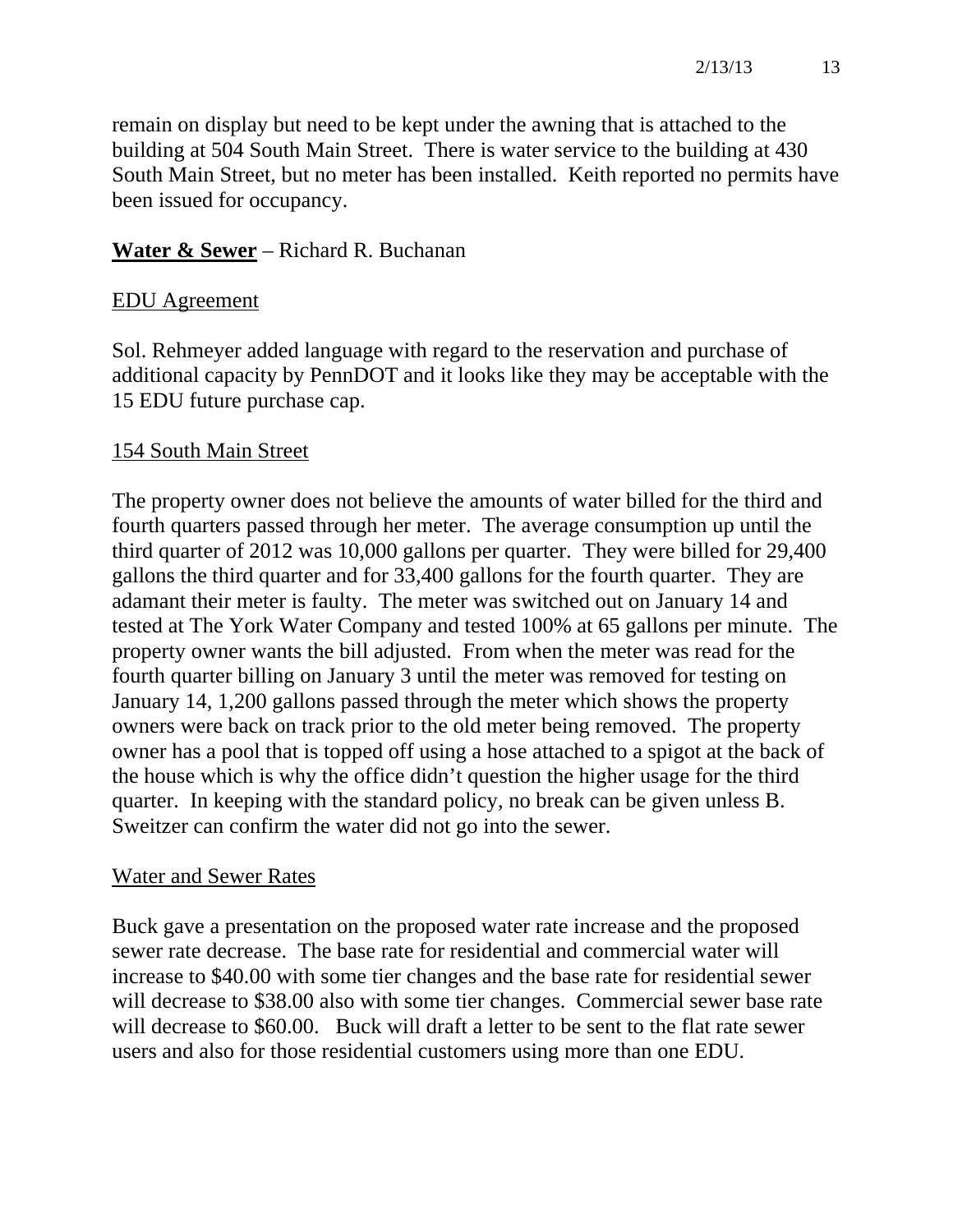R. Buchanan moved to approve the concept for the water rate increase and the sewer rate decrease based on his presentation.

C. Skoglind seconded. The motion carried with all in favor.

# 2012 Annual Water Report

The Public Works Department repaired 16 water leaks in 2012 with the largest leak being next to Chick-fil-A on East Forrest Avenue and Mount Airy Road in August. The unaccounted water was only two percent. Unaccounted water is water used for flushing hydrants, water leaks, and is not metered. The unaccounted water in 2011 was one percent.

## 2012 Sewer Flows

The Shrewsbury sewer flows for 2012 were 548,000 gallons per day and 47.85% treatment plant capacity. The flows in 2011 were 594,000 gallons per day and 46.37% treatment plant capacity.

# Deer Creek Sewer Force Main Leak

There was a sewer force main break on January 28 and the repair was completed by 10:00 p.m. PA DEP was notified of the event. The cost of the repair was \$4,500.00 not including the Public Works Department's labor.

## Woodland Water Tank Inspection and Repair

The Woodland tank is drained and Mid-Atlantic Storage Systems will arrive on February 18 to repair the leak and inspect the tank.

## Collection/Treatment Budget Figure

The 2013 collection/treatment figure is \$118,000.00 more than the budget figure used. This amount will be taken from the reserve funds. The Secretary will make a note to contact New Freedom Borough in early November each year for a better figure.

# **Public Roads & Lighting** – Eric W. Stoley

Winter Weather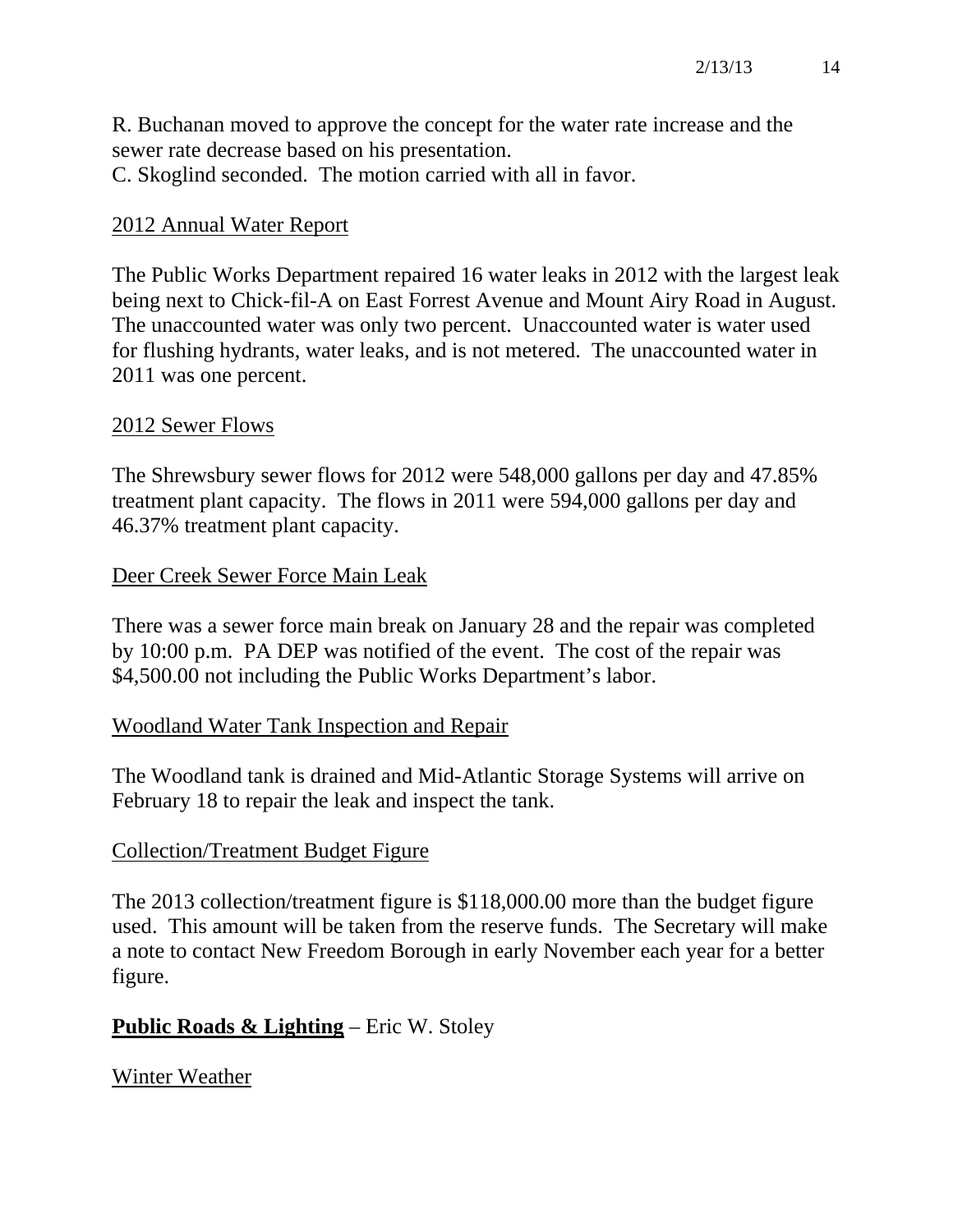B. Sweitzer purchased 115.67 tons of salt so far for a total of \$7,386.69 and the Borough paid the extra driver \$1,680.00 for four different storms.

## **Public Lands, Buildings, and Finance** – Christopher M. Skoglind

## 2012 Budget to Actual by Quarter

C. Skoglind provided a handout for the budget to actual 2012 budget.

## Smoke Alarms Borough Building

A smoke detector was installed in the hallway and Fire Chief Myers sent a letter that a smoke/fire detection system should be installed throughout the building to include the basement and attic areas that would report to an alarm monitoring company. B. Sweitzer will be asked to gather some quotes.

#### Borough Building Roof Leak

The flat roof at the northeast corner of the building is leaking as several sections of the rolled roofing have lifted. The Public Works Department made some temporary repairs. B. Sweitzer is obtaining quotes for the repair. The roof was replaced in 1999.

#### Scout House Invoice

The plumbing invoice was received in the amount of \$3,187.75. There is \$2,323.00 in the PLGIT Playground account to cover this amount.

M. Sharkey moved to pay the invoice in the amount of \$3,187.85. C. Skoglind seconded. The motion carried with all in favor.

## **ENGINEER'S REPORT**

## Covington Drive Sewer Relining Project

Miller Pipeline completed the sewer main relining. The Public Works Department must install five more cleanouts while SWERP has installed sewer lateral linings in six laterals. The property at 2 Covington Drive received chemical fumes into the house from the lining. Most likely, his plumbing system is leaking allowing odor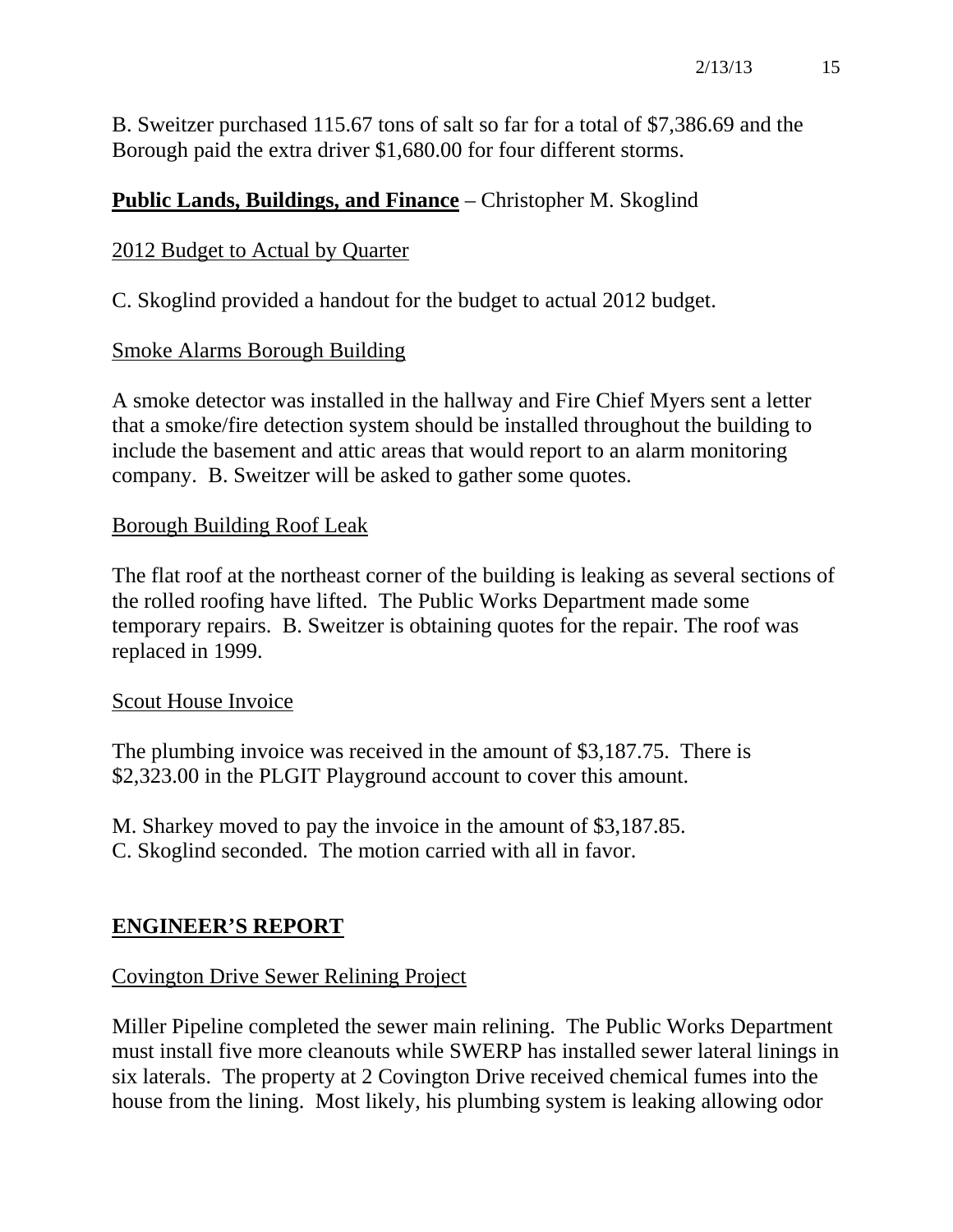into his house and bypassing the sewer trap. The project should be finished by the March meeting. B. Sweitzer will send the home owner a letter about the potential problem and that he should hire a licensed plumber to fix the problem.

#### Windy Hill Road Bridge Project

PennDOT could not locate the paper copies, so a duplicate set was sent electronically for reimbursement.

## 95 East Forrest Avenue

A meeting was held with the owner contractor, B. Sweitzer and Eng. Lipinski regarding the E & S plan. The three monitoring and the potable wells can't be located. The owner was directed to send the Borough a letter asking that the wells be closed and then bill them for the work. There is also a sign asking for clean fill and Eng. Lipinski stated the fill will not be coming from the Messina site which is not what was approved a few months ago by the Borough. The owner needs to come back to the Borough since changes were made.

#### 95 East Forrest Avenue

A sketch plan will be submitted to staff for the traffic study requirement.

#### Russett Farms Sewer Issues

Sol. Rehmeyer sent the owners/developers a letter indicating there is a problem gaining access to the sewer line on some properties on Snowden Terrace and East Point Drive. The approximate cost to correct the problem is \$4,500.00.

## Survey Crew/Force Main

Eng. Lipinski stated the survey crew does not have good locations for the interceptor in Railroad or in Hopewell Township. There will be an additional cost. He was asked to keep the invoice for the Authority area separate.

## **SOLICITOR'S REPORT**

## **EXECUTIVE SESSION**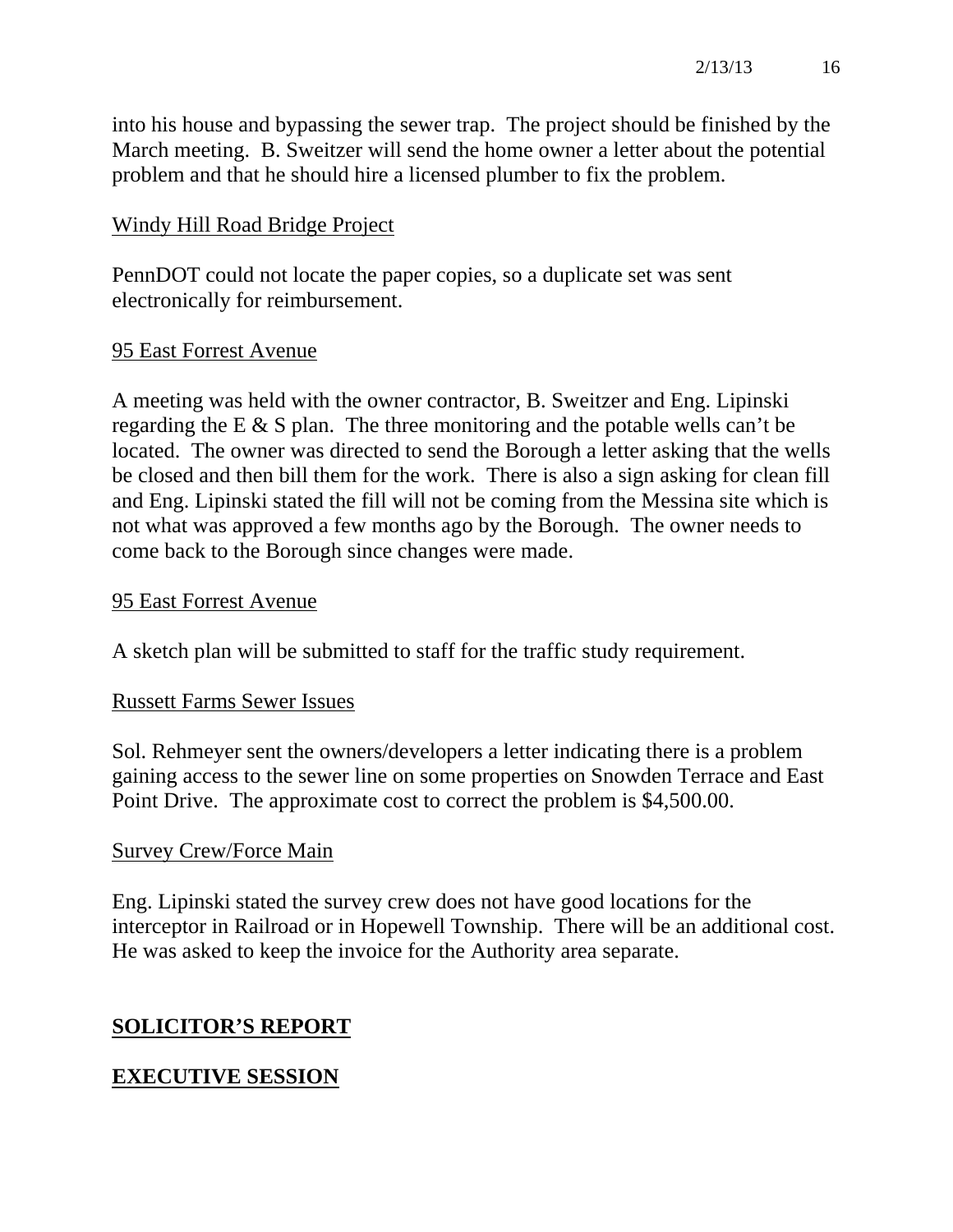An executive session was called at 10:12 p.m. to discuss legal issues. The meeting was reconvened at 10:23 p.m.

#### Atrazine Class Action

Even though the Borough had only trace amounts of Atrazine in the water and were not problematic, we were eligible to participate in the class action lawsuit and received the amount of \$20,774.93.

C. Skoglind moved to acknowledge receive of the monies and that they be placed in the water capital reserves toward upcoming projects. E. Stoley seconded. The motion carried with all in favor.

## **Public Safety, Welfare, and Personnel** – Michael G. Sharkey

## Pension Form

C. Skoglind signed the AG-385 pension report.

**Secretary's Report** – Cindy L. Bosley

#### Henry Lien, 133 South Main Street

The property has been sold and we will collect the outstanding liened amount plus satisfaction costs at settlement. Mr. Henry had been making regular payments.

#### New Computers and Copier

The new computers and copier were received. A new hard drive was placed in the bookkeeper's computer.

#### 2012 Audit

The auditors completed the field work today.

## **York Adams Tax Bureau** – Michael G. Sharkey

M. Sharkey attended the January meeting and the annual re-organization was held. There was an executive session and a vote taken on compensation.